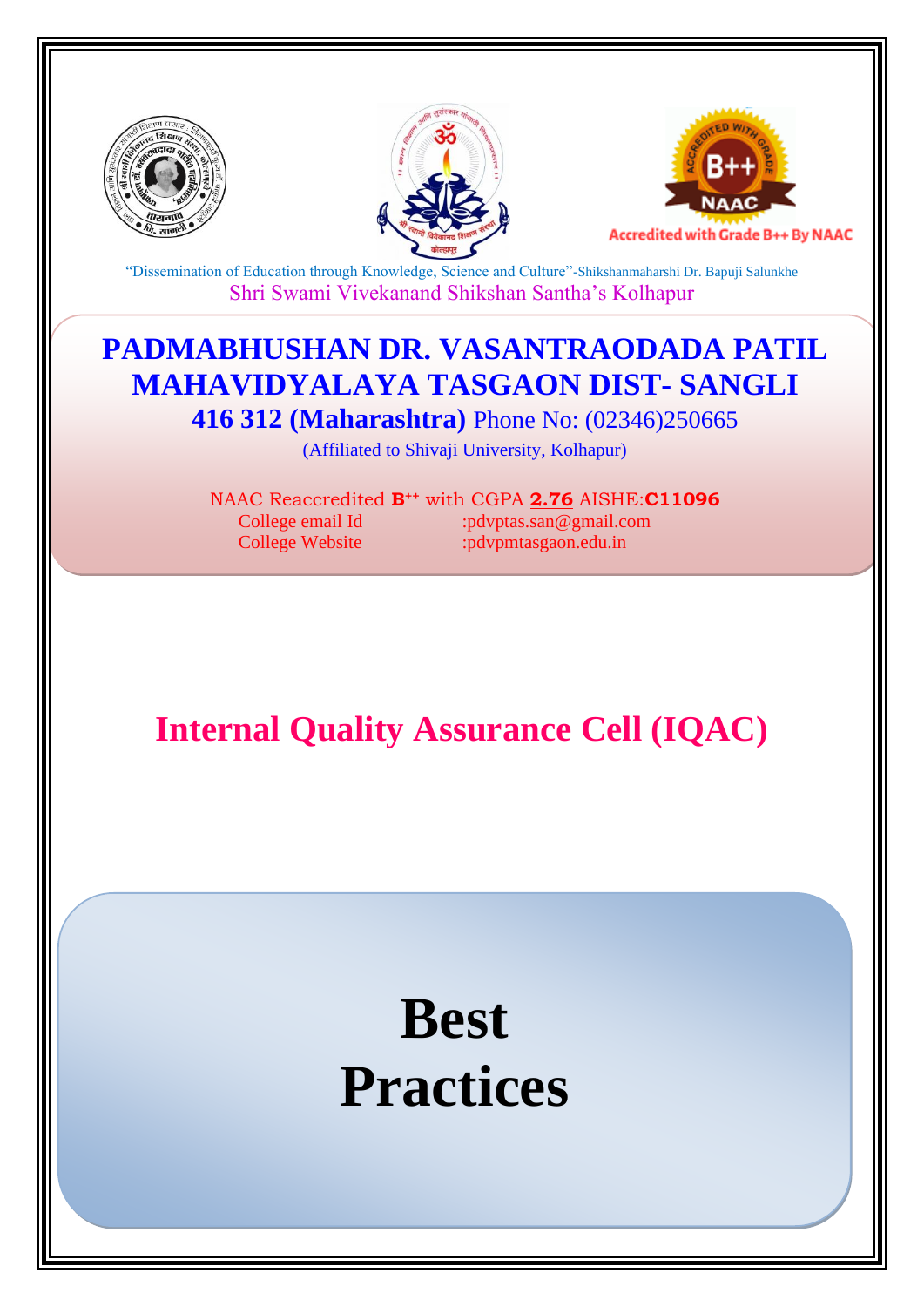## **1. Title of the practice:- Celebration of Vivekanand Saptah (Week)**

**The context**: Dr.Bapuji Salunkhe founder of Shri Swami Vivekanand Shikshan Sanstha was impressed by the thoughts of Ramkrishna Paramhans and Swami Vivekanand. He founded an educational institute named after Shri Swami Vivekanand in 1954.Swami Vivekananda is an inspiration to the youth. The college decided to celebrate Vivekanand Jayanti Saptah (week) as youth inspiration week by organizing various student centric activities.

**Objectives of the practice:** Competitions offer a chance for participants to gain substantial experience, showcase skills, analyze and evaluate outcomes and uncover personal aptitude. Competitions also encourage students to adopt innovative techniques and develop their ideas and skills.

**The Practice**: Perfect planning for a week for organization of various student centric activities was done and it was communicated to the students.

**Painting competition:** It is one of the fine art. To encourage the students in the visual arts. It is the practice of applying paint to colour. Painting includes paper and canvas. The subjects are provided to the students. The students are really motivated and cultured by such competitions. The students paint the national leaders, kings, queens, natural scenery, forts, etc. This colour make live scenes for the viewers.

**Essay competition:** Practice is also useful to educate and encourage the students in organizing the essays in given time limit. They have given topic like life and work of Shri Swami Vivekanand, Dr. Bapuji Salunkhe, Sushiladevi Salunkhe etc. By providing such topics to the students the idea of motivating and encouraging then in writing about these great persons is really fulfilled it. This competition is based on the skill of writing. It provides the ideas of sentence pattern, vocabulary etc. It is also helpful to the students to develop their writing skill in time limit.

**Traditional Day:** It is also celebrated the traditional costume day to encourage the students to wear and present the traditional manner. The students appear themselves as kings, saints, queens, solders, worker is in dindi yatra. This day is also useful in preaching the thoughts of the great persons in which the students appear in the campus of the college. The campus of the college is full with the colorful dresses of the various characters.

**Elocution Competition:** It is also useful to encourage the students in their speaking skill. It is also judging the fluency and the stage fright, command over the language. In this competition the beginning of the speech, gesture, subject knowledge, we of vocabulary and conclusion within given time are important. The topics provided to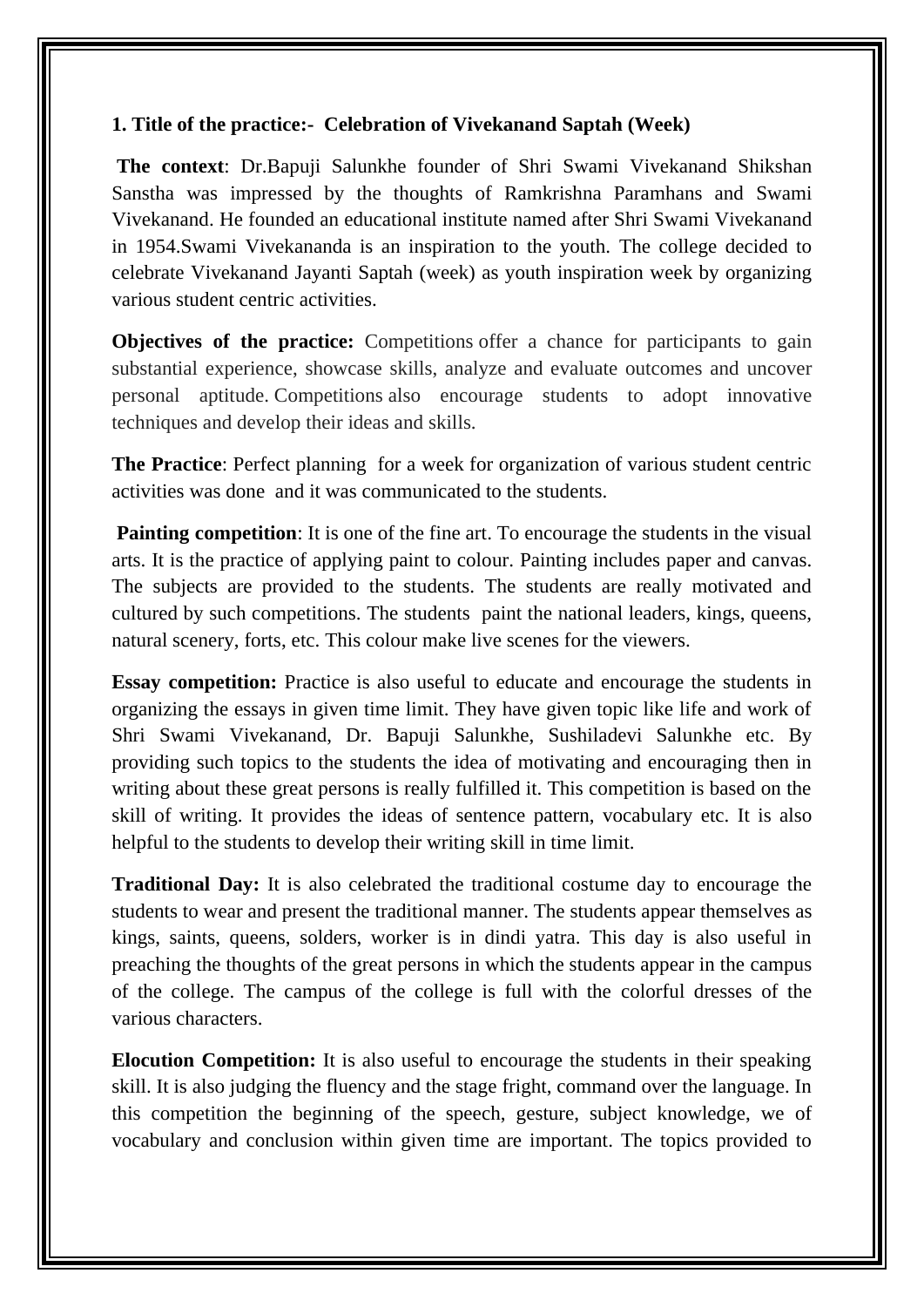then related to the Life and Works of Shri Swami Vivekanand, Dr. Bapuji Salunkhe, Sushiladevi Salunkhe and the current issues.

**Rangoli competition:** It is useful in encouraging the students to portray letters, figures and characters etc. Various colours are used to decorate the floor by the skill of Rangoli.

**Annual Sport competition:** Annual Sports tournaments are organized encourage and motivate the students in participating in various games. On the basis of these tournaments winners are felicitated by organizing annual sports day.

**Evidence of Success**: Overwhelming response of students for participation in various competitions was noticed. The habit of reading has been inculcated among the students. The practice was useful for exploring hidden potential of students.

**Resources Required:** Physical recourses such as public address system. Human resource such as experts, examiners.

## **2. Title of the practice –Composting leaf litter in the college garden.**

#### **Objectives of the practice**

Composting leaves is a terrific ways to recycle and create nutrient rich garden soil. The benefits of leaf compost are numerous. The leaf litter compost increases fertility of soil. It also enhances soil porosity. The leaf litter compost makes a dark rich, earthy organic matter which retains soil moisture. Leaves are often referred to as nature's nutrient recyclers.

#### **Context**

The college has spacious and well grown garden, having as many as 300 trees, shrubs and herbs. Lots of leaf litter is produced daily. Cleaning the daily leaf litter is tedious routine. As a green practice college has decided to produce leaf litter compost as a valuable source of soil nutrients.

#### **The practice**

The amount of daily fallen leaves is estimated. To produce leaf litter compost the rectangular cement and brick tanks are constructed around the trees. The fallen leaves are directly collected in piles by sweeping the dry fallen leaves in to the piles. The mulching is done by adding cow dung slurry and water in between layers of dry leaves. Some liquid urea is also added to enhance aerobic microbial action. The pile is covered with jute cloth. Periodically the leaf pile is stirred and water is added to maintain moisture level. The done leaf litter is harvested periodically after every 45 days and used for garden plants.